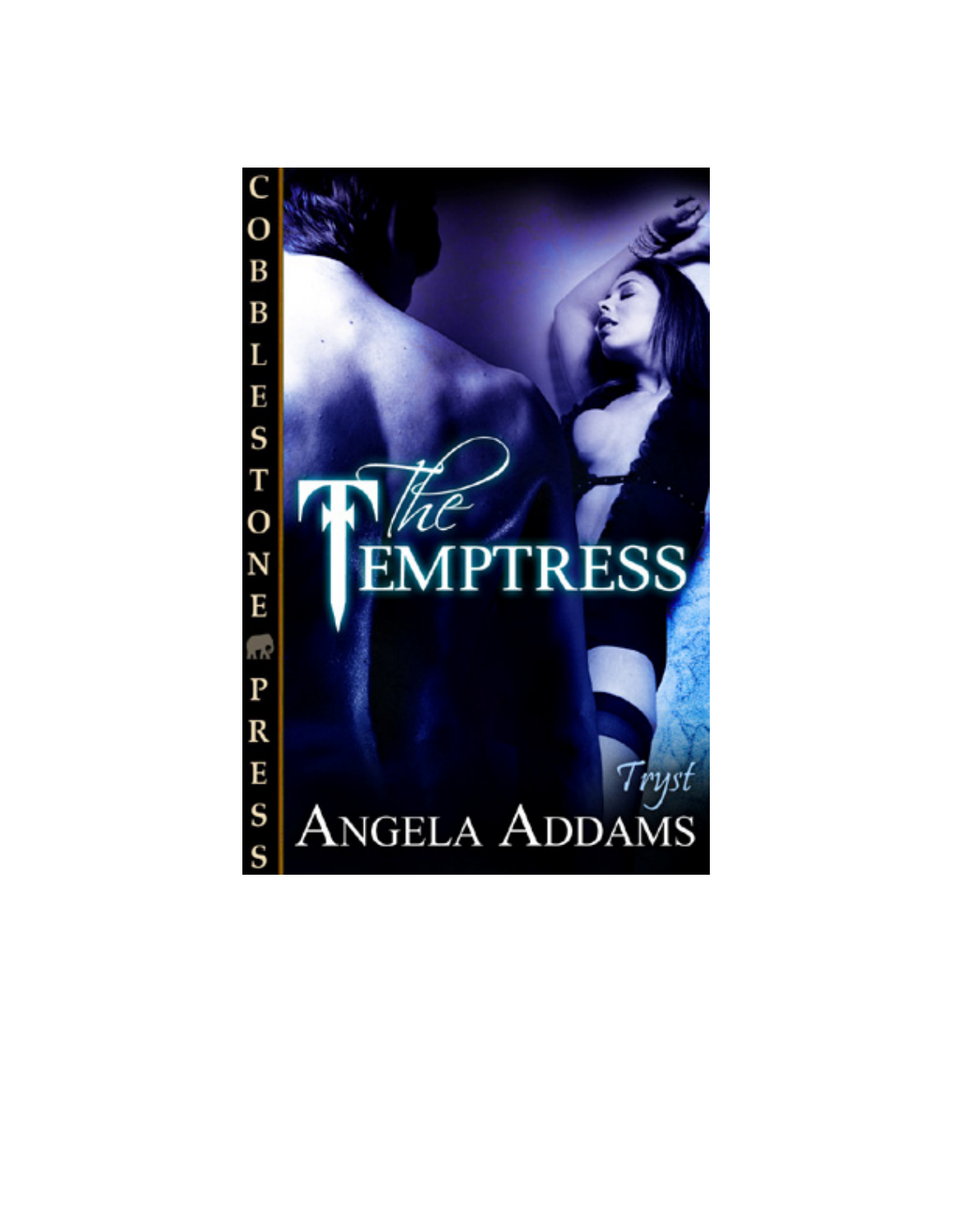*The Temptress*

*By*

*Angela Addams*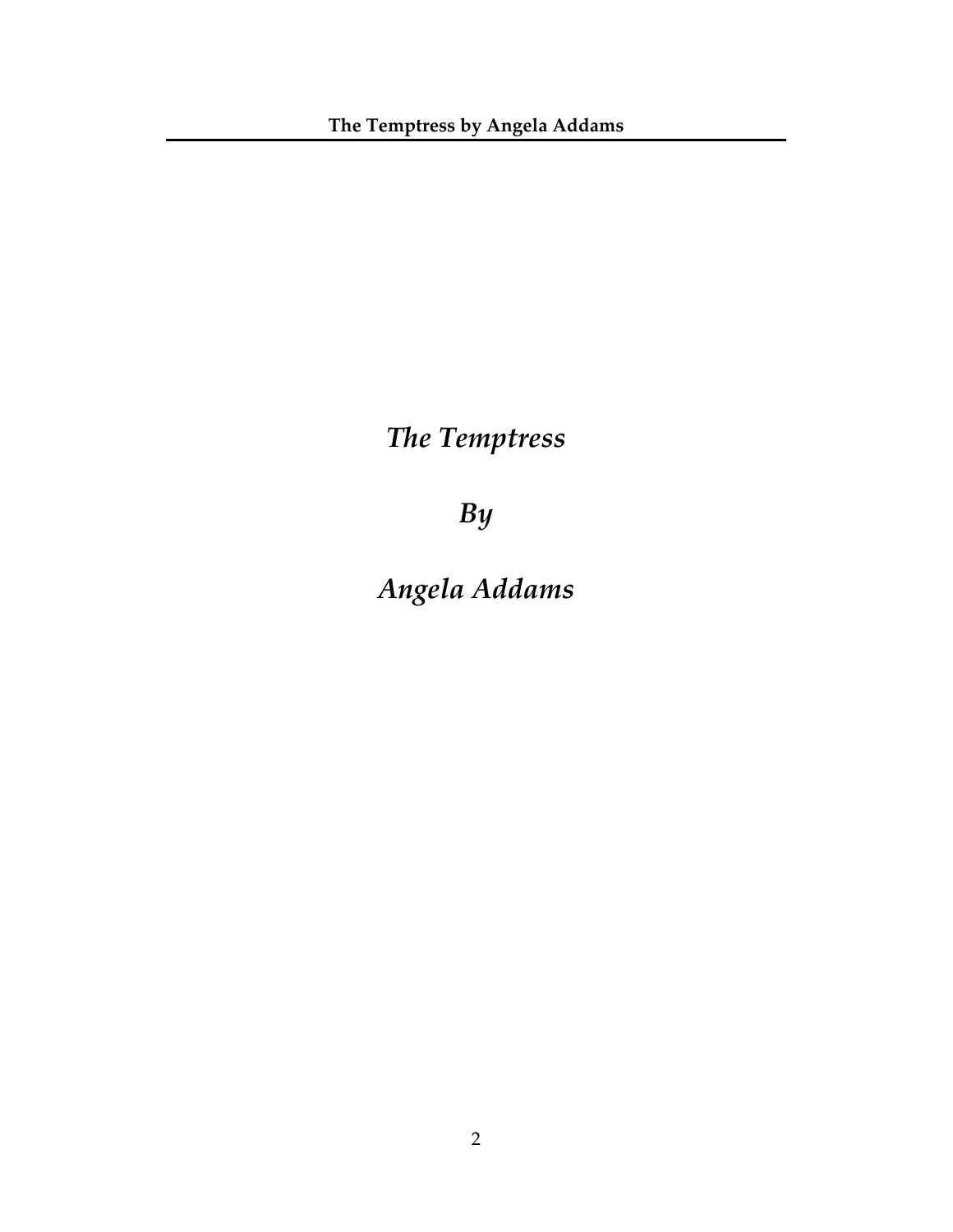This is a work of fiction. Names, characters, places, and incidents are products of the author's imagination or are used fictitiously and are not to be construed as real. Any resemblance to actual events, locales, organizations, or persons, living or dead, is entirely coincidental.

## **The Temptress**

Copyright© 2009 Angela Addams ISBN: 978‐1‐60088‐479‐5

Cover Artist: Croco Designs Editor: Melanie Noto

All rights reserved. No part of this book may be used or reproduced electronically or in print without written permission, except in the case of brief quotations embodied in reviews.

Cobblestone Press, LLC [www.cobblestone](http://www.cobblestone-press.com/)‐press.com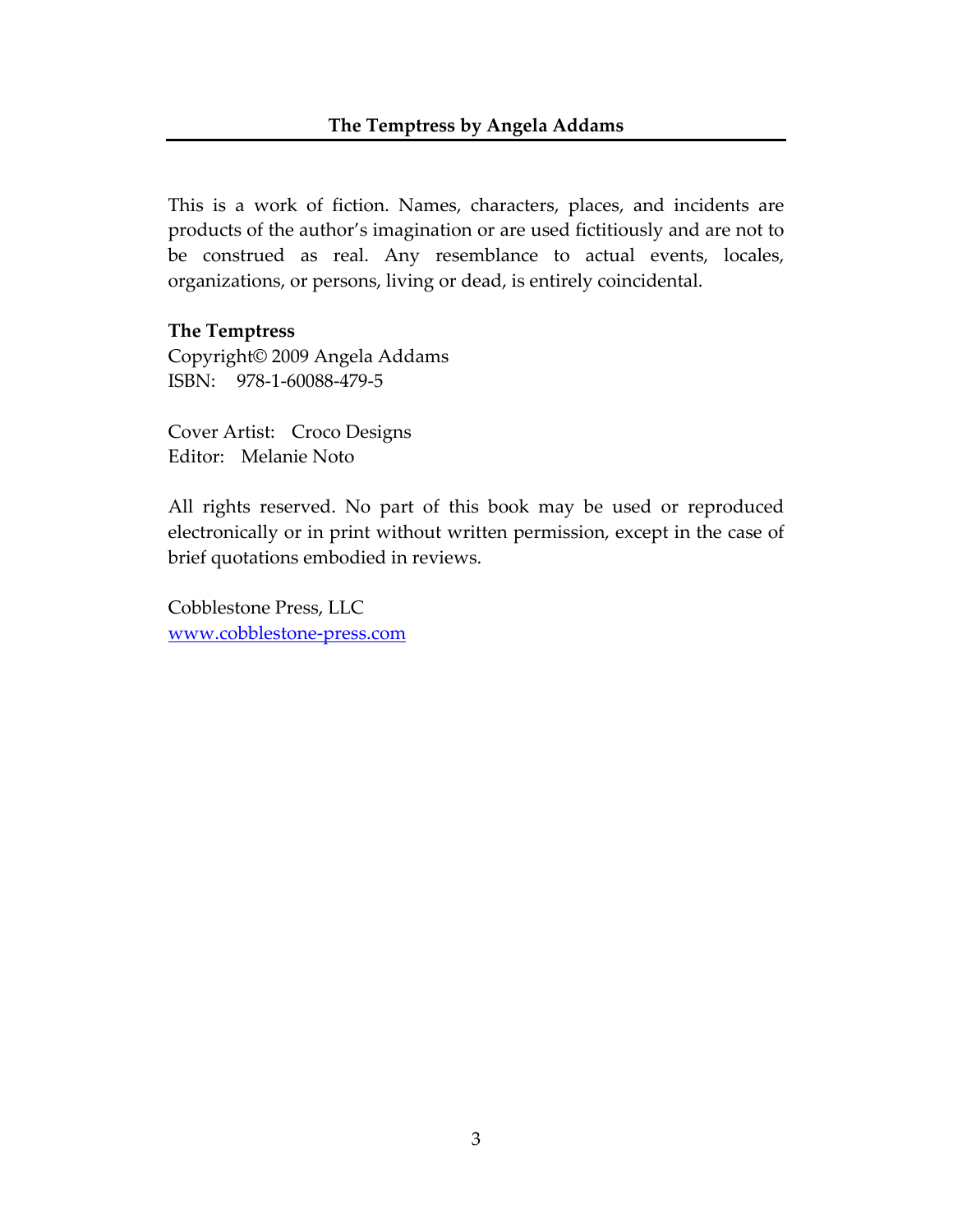## **Dedication**

I would like to dedicate this book to my husband.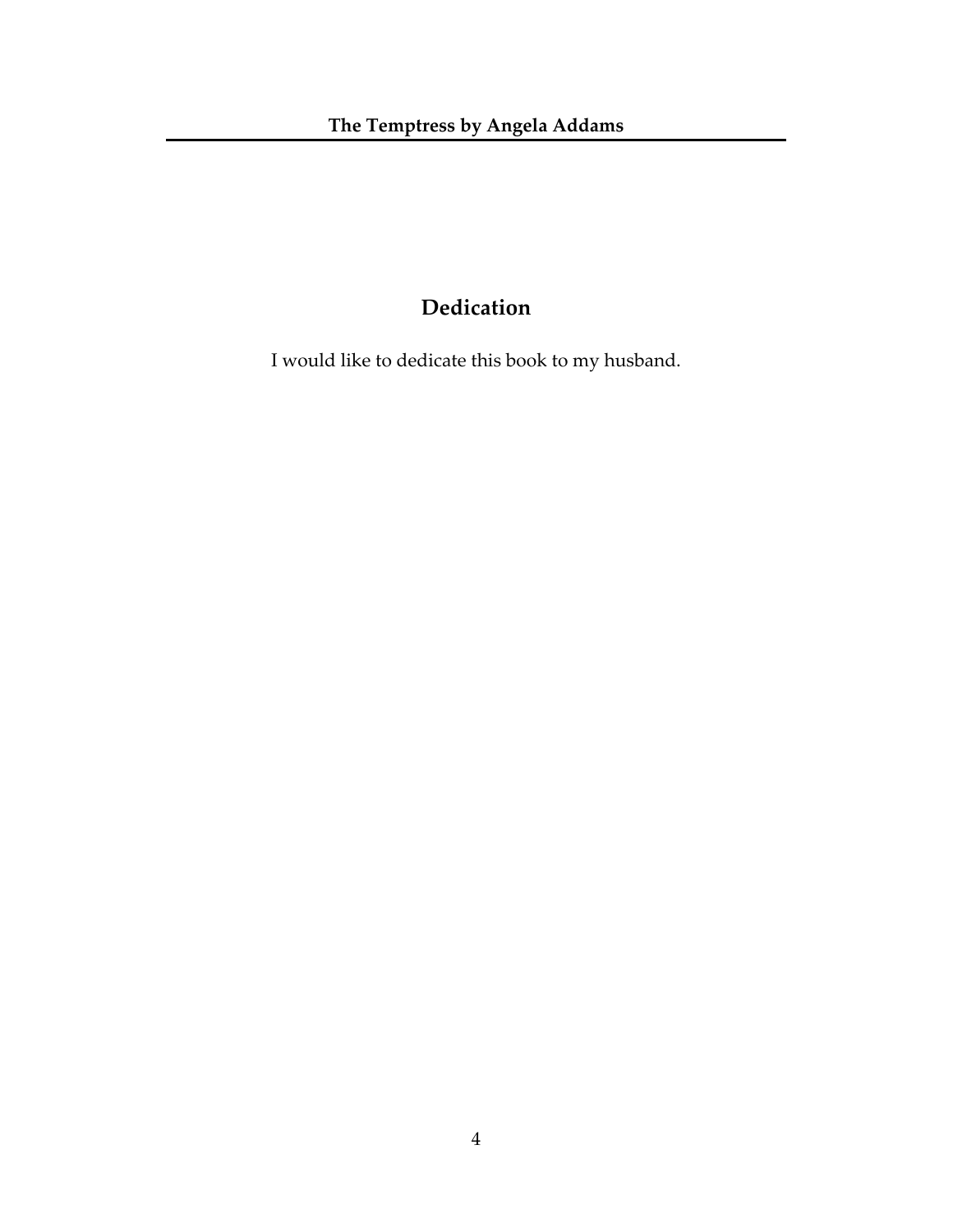"Kyle Roberts?"

"Yep." Kyle looked up from his timetable, a bored expression etched on his face.

With a slight nod, the grad student at the front of the auditorium continued roll call. Kyle watched him with impatience. It was Friday night, the first Friday of his first year in college, and he was stuck in this course. One course that filled a requirement: *Vampire Lore in Literature*—the only one that had looked remotely interesting when he was filling out his selection sheet.

*Yeah, you moron, but you forgot to check the time.* Friday, between seven and nine oʹclock in the evening. He wanted to party, and here he was stuck in some boring class with a bunch of boring vampire wannabes. He scanned the massive lecture hall. It wasn't full, by any means, but there were enough people in attendance for Kyle to be awestruck considering his average high school class a few years back had topped out at thirty. The lecture hall had to hold at least two hundred.

*Yeah, two hundred red‐lipped, black clad vampire lovers.* He craned his neck to look behind him. Nope, not one attractive or normal looking girl in the place.

"Fuck," he muttered as he tapped his pen against his notepad and turned to face forward. He only hoped the course wouldnʹt turn out to be some lame *Twilight* love‐fest.

"Hey, dude," a familiar voice boomed. A huge hand slammed down on his shoulder.

Kyle looked up in surprise to see his roommate, Bobby, hunker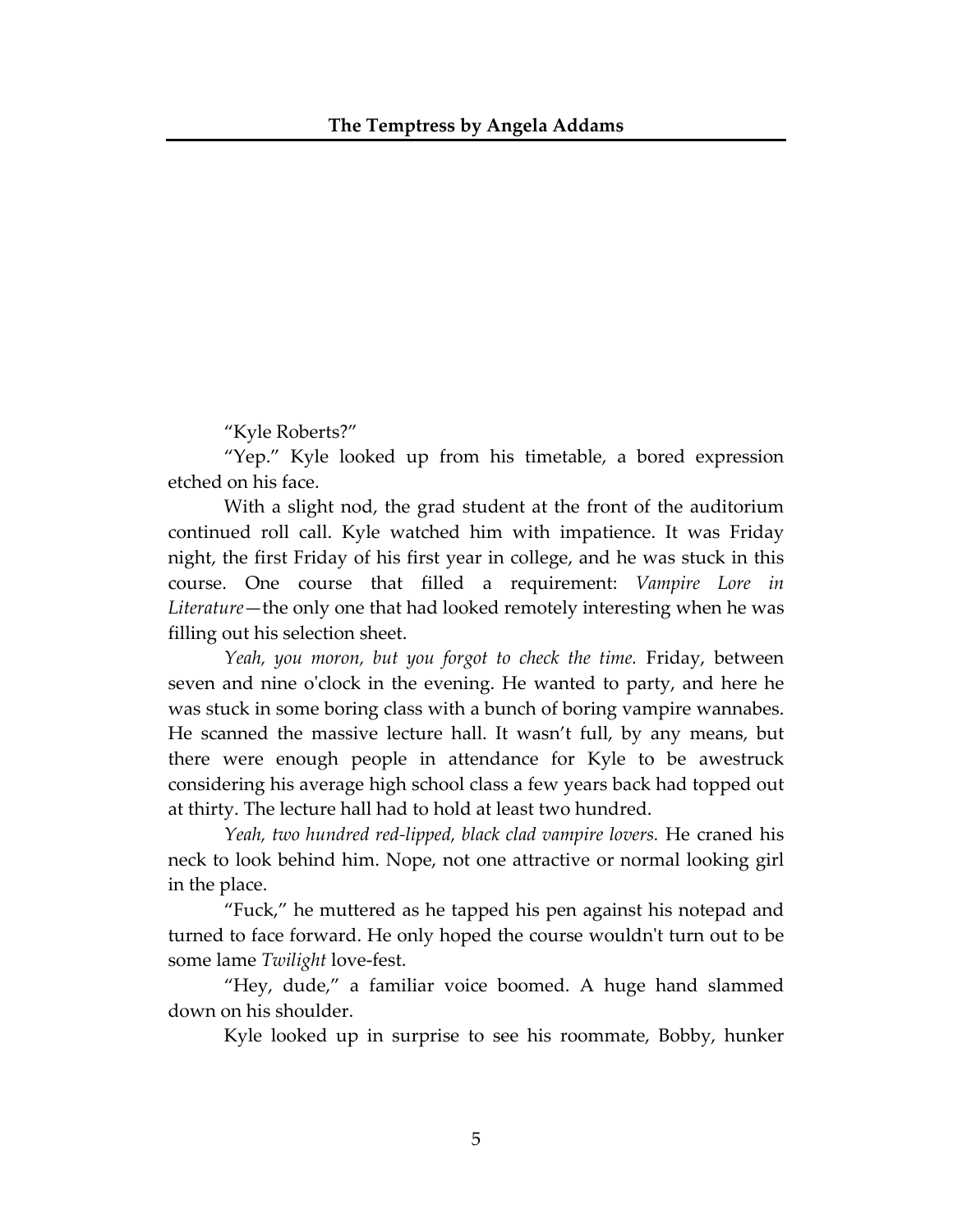down in the vacant seat next to him. "What are you doing here?"

Bobby shrugged and blew on his steaming coffee. "Same as you. Lit 101. Need it. Vamps are cool." He took a sip. "Plus, I heard the prof is really fucking hot."

Kyle snorted. "Hot like *vampire wannabe* hot?"

"Who cares?" Bobby scanned the room and cracked a wide smile. "I heard vampire wannabes are pretty wild in bed."

Kyle laughed. "Yeah, if you don't mind your dick being sucked and drained."

The room had grown deathly silent, and Kyle's words echoed loudly. He jerked his eyes to the front of the lecture hall where a tall, impossibly gorgeous women stood watching him intently, her dark eyes boring into him. His face grew hot under her stare.

He sank down further in his seat, growing more uncomfortable by the minute, his eyes still riveted to hers. He just couldn't look away. And he couldn't help the semi-erection tenting his pants.

She pulled her lips into a tight smile and nodded in his direction, then swept her eyes over the rest of the bodies in the lecture hall. Kyle sighed when her stare left him, discreetly rubbing his cock as he pushed himself up in his seat.

Bobby nudged his elbow. "I told you, man." He pointed at the professor. "Sheʹs fucking hot."

"My name is Professor Elizabeth Logan, and you have signed up for *Vampire Lore in Literature*. Now, I know some of you may have taken this course because it fills a graduation requirement." She nailed Kyle with her eyes once again before slowly sweeping them over the crowd. "But I assure you itʹs not going to be an easy course. Vampire literature requires an analytical approach. It offers us a glimpse into the vulnerabilities of the times. Society's fears, wants, and desires during the time in which the literature was written. It will require your respect and your close attention. Most importantly, it is a literature studies course, so be prepared to read a lot. So, please, if you think this is going to be an easy ride, then I suggest you seek out a counselor and find another course to fill your literature requirement."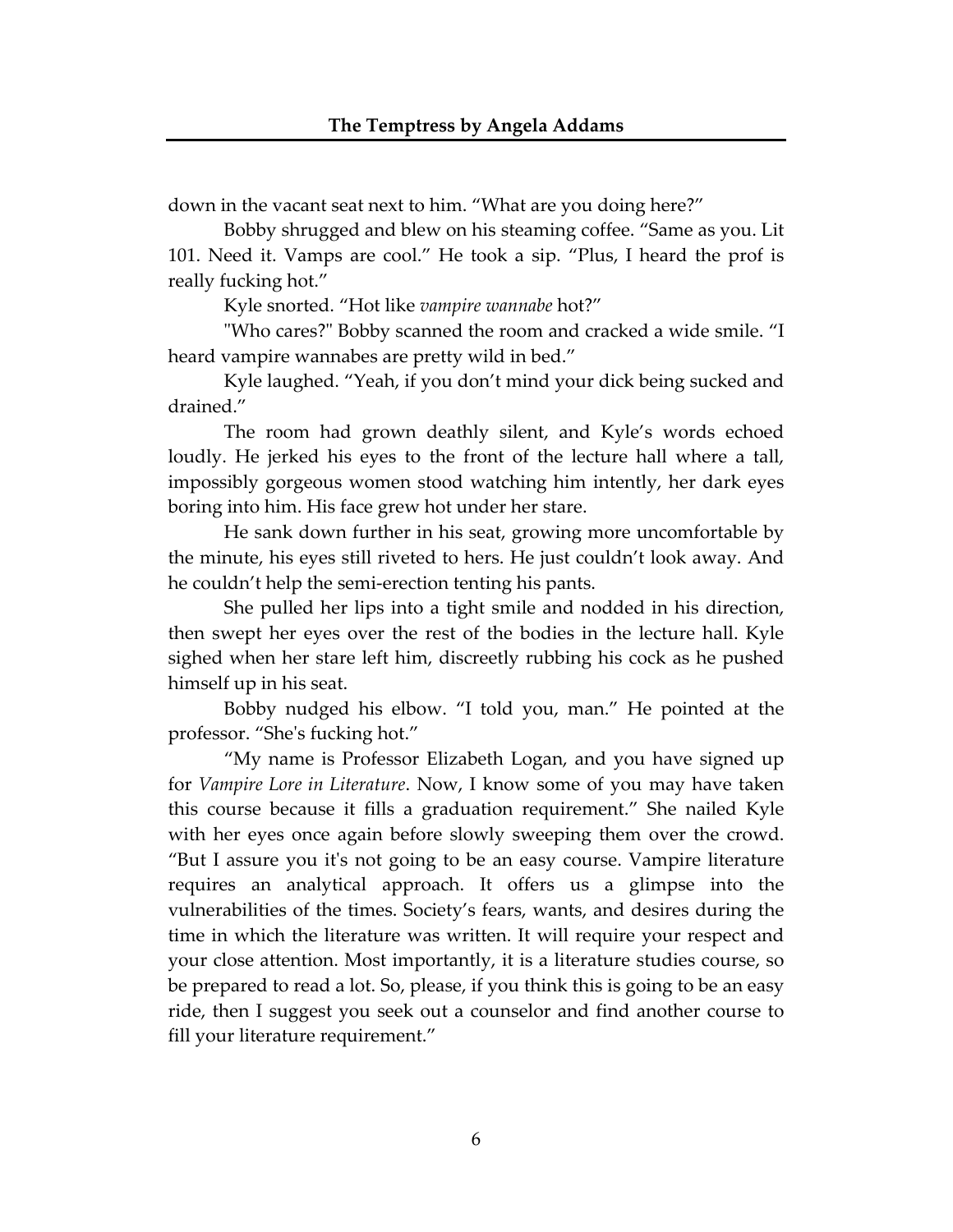"Great," Kyle muttered, "more work." His other instructors had already piled on the reading. He had hoped this one would provide some relief from his work load.

Bobby grunted and motioned toward the professor. "It's worth it if I can look at her for a couple of hours every Friday night."

Kyle shrugged his indifference even though Bobby's words rang true. The woman was a walking wet dream, and he couldn't keep his mind from wandering as his eyes greedily raked her body. He could only imagine what she would look like naked, with that dark hair cascading over her pale shoulders to tickle the tips of her hard nipples as she crawled toward him, ready to do unspeakable things. Things he could only dream of happening.

He licked his lips, suddenly wishing he had thought to bring a bottle of water to class or pick up a cup of coffee as Bobby had.

With a quick glance around, he realized everyone else was frantically scribbling away on their note pads or tick, tick, ticking on their laptops. He looked down at his own pad of paper and sighed at the lone doodle that stared back up at him.

*Shit, this is going to be a long night*.

Two hours later, with his hands cramping from pages and pages of scribbled notes, Professor Logan finally stopped talking. Kyle sighed with relief and massaged his aching fingers. Not that it hadn't been a pleasure to listen to her. Her voice mesmerized him. It was rich and warm with a hint of sarcasm, and heʹd found himself chuckling a few times at her dry wit. As with everything else about her, her voice was sexy, and he could listen to her speak for hours. He flipped through his notes and was surprised by the quantity. Heʹd thought for sure he wouldn't have gotten much down. With his eyes riveted to her succulent body, he hadn't even noticed his hand keeping up and taking notes.

Bobby nudged his elbow and pointed at the professor, who had bent over to pick up a stray piece of paper. "Take a look at that ass."

"I'd do her," Kyle bragged as he stood and stretched. "I'd do her so hard she'd scream my name." And he meant it. He *would* do her—as he had done many times over the last two hours of the night's lecture.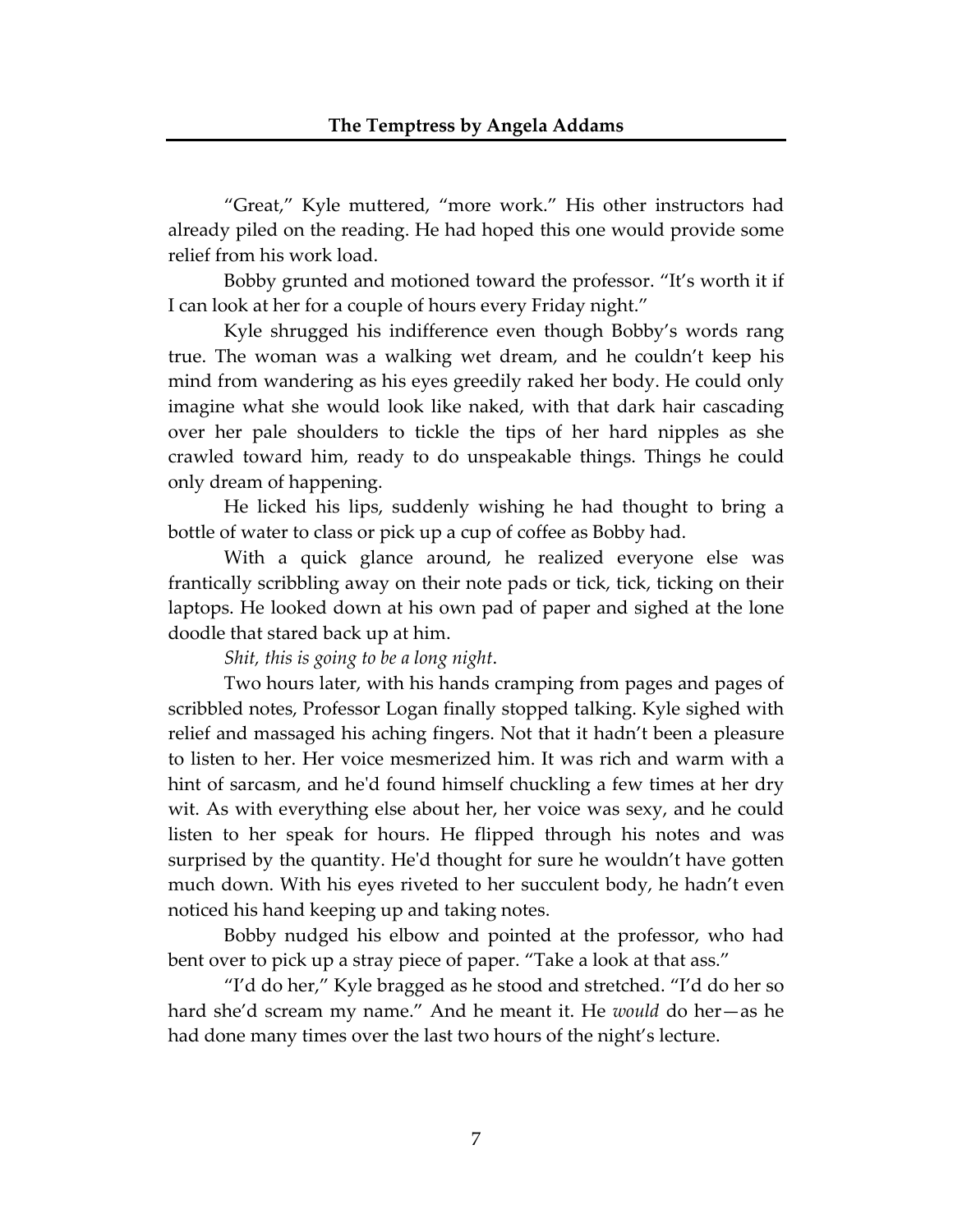"Mr. Roberts? May I see you for a moment, please?"

*Shit, this is got to be a record. First year college student called to the front of the room for profane and obscene thoughts.* Kyle slowly turned to face the owner of that crisp voice.

Professor Logan was holding a sheet of paper and running her finger along the print. "You are Kyle Roberts, correct?"

"Yes, Professor, I am."

"I need to speak with you. Your friend can wait outside." She motioned for Bobby to leave, then turned back toward her desk.

*Shit. How the hell did she hear me? I'm like fifty feet away.*

Bobby punched him hard in the arm before muttering, "You're a dead man."

Kyle began the slow decent to the front of the lecture hall and Professor Logan. The auditorium, which had been packed only moments before, now echoed in its emptiness. Professor Logan was busy shoving her many books and papers into a leather satchel, and she didn't look up as he approached her desk.

"Professor?" he croaked. He cursed himself. *Great, I sound like a fucking fourteen year‐old.*

She looked up and smiled. It wasn't a comforting smile. More like a predatory one. Her eyes flashed with hunger. His cock went instantly hard. He moved his note pad around to hide it. *Fuck, I'm a dead man for sure. What's the penalty for lusting after your professor? Do they expel students for that?*

"Kyle, why did you take this course?"

ʺWell...ʺ Kyle frowned, not having expected *that* question. He took a moment to consider. "*Vampire Lore in Literature?* I found it interesting, I guess."

Professor Logan nodded. "Have you learned anything from my lecture tonight?"

"Yep." Kyle deepened his frown. What was this, a pop quiz? He cleared his throat. "You're a great teacher, Professor. The best I've ever had. I learned a lot from you tonight."

*Bullshit, bullshit, bullshit. You learned that your mind can come up with*